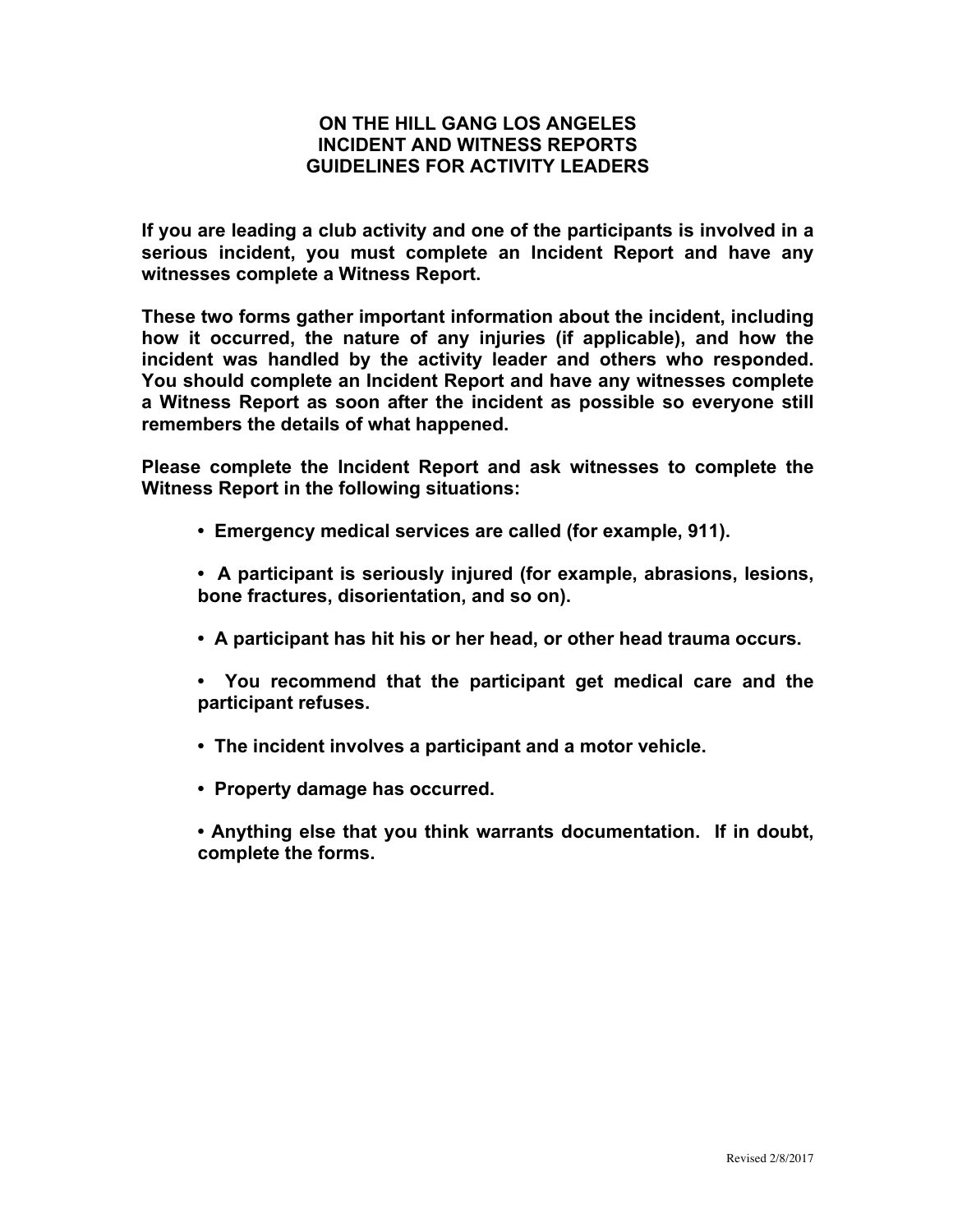## **ON THE HILL GANG LOS ANGELES INCIDENT REPORT**

| <b>Location:</b><br>the control of the control of the control of the control of the control of the control of the control of the control of the control of the control of the control of the control of the control of the control of the control |                                  |                    |
|---------------------------------------------------------------------------------------------------------------------------------------------------------------------------------------------------------------------------------------------------|----------------------------------|--------------------|
|                                                                                                                                                                                                                                                   |                                  |                    |
|                                                                                                                                                                                                                                                   |                                  |                    |
|                                                                                                                                                                                                                                                   |                                  |                    |
| <b>Participant Refused Treatment?</b>                                                                                                                                                                                                             | $Yes$ $\Box$<br>$\overline{N_0}$ |                    |
| <b>Emergency First Aid Rendered?</b>                                                                                                                                                                                                              | $\overline{N}$ o<br>$Yes \Box$   |                    |
| <b>Nature of Treatment:</b>                                                                                                                                                                                                                       |                                  |                    |
| <b>Ambulance or Physician Called?</b>                                                                                                                                                                                                             | $Yes \Box$<br>$\overline{N_0}$   |                    |
|                                                                                                                                                                                                                                                   |                                  |                    |
| <b>Outside Authority Notified?</b>                                                                                                                                                                                                                |                                  |                    |
| <b>Activity Waiver Signed?</b>                                                                                                                                                                                                                    | Yes  <br>$\bf No$                |                    |
| Helmet (bike)/life jacket (kayak) worn?<br>Identify other safety equipment used:                                                                                                                                                                  | <b>No</b><br>Yes                 |                    |
| Was bike transported?                                                                                                                                                                                                                             | <b>No</b><br>Yes                 |                    |
| <b>Weather conditions:</b> Weather conditions:                                                                                                                                                                                                    |                                  |                    |
|                                                                                                                                                                                                                                                   |                                  |                    |
| 1. Description of Incident (identify any bicycles, vehicles, etc., involved (include license #s<br>2. Injured Party's Statement of How Incident Occurred (in own words): __________                                                               | (Continue on back)               |                    |
|                                                                                                                                                                                                                                                   |                                  |                    |
|                                                                                                                                                                                                                                                   |                                  |                    |
|                                                                                                                                                                                                                                                   |                                  | (Continue on back) |
| 3. Witnesses: (name, address, phone, license #)                                                                                                                                                                                                   |                                  |                    |
|                                                                                                                                                                                                                                                   |                                  |                    |
|                                                                                                                                                                                                                                                   |                                  | (Continue on back) |